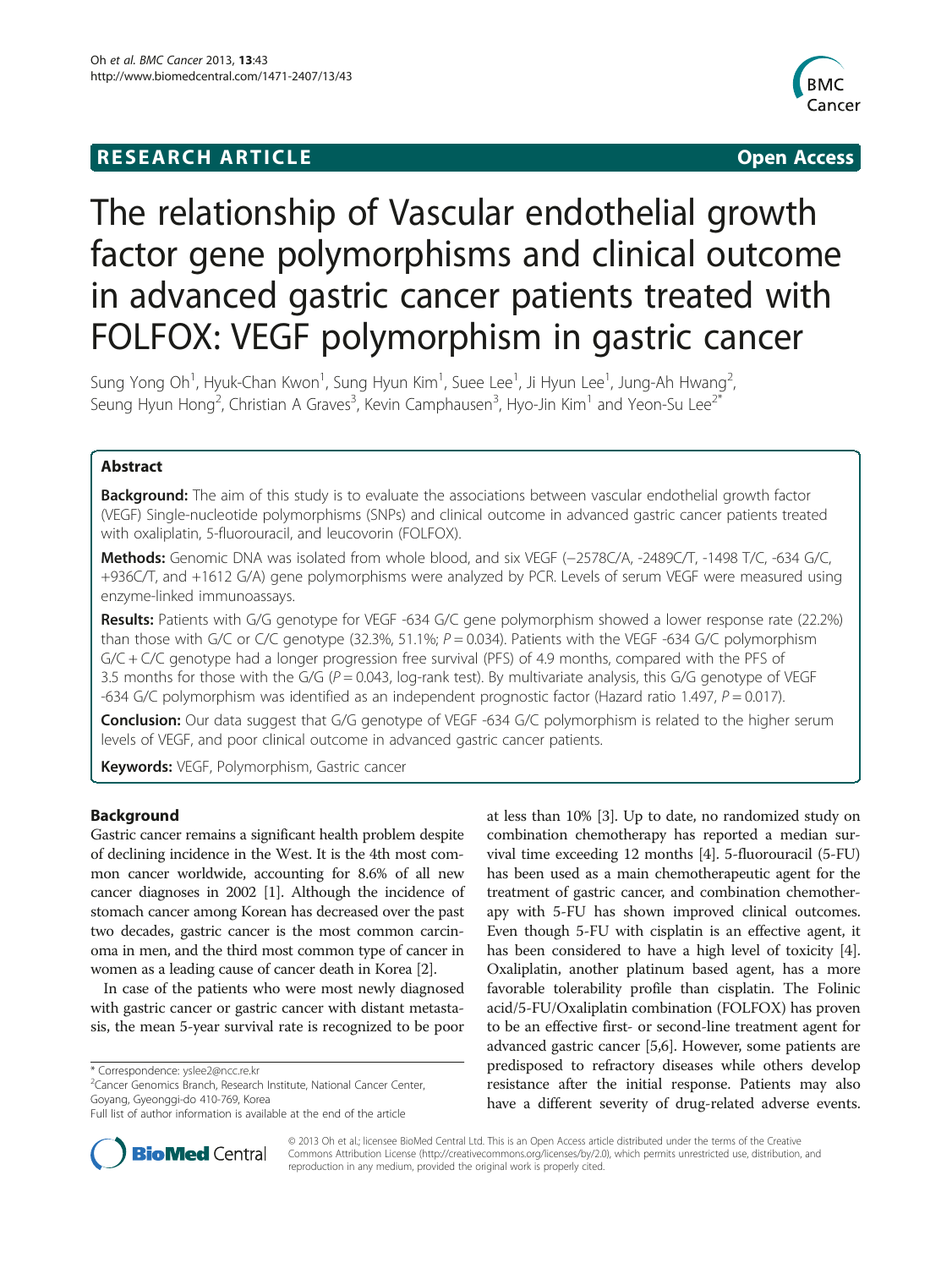Increasing demand for improved techniques for the prediction of treatment response and survival may facilitate customized chemotherapy and risk-related therapy, resulting in significantly enhanced survival rates.

Vascular endothelial growth factor (VEGF) is a well known pro-angiogenic growth factor, and its stimulation under hypoxic conditions plays a critical role in promoting the survival of malignant cells in local tumor growth and invasion, and in the development of metastases [\[7](#page-7-0)]. Several important roles of VEGF in the progression of human gastric cancer have been reported. The expression of VEGF-A is correlated with tumor vascularity [\[8](#page-7-0)], and the frequency of hepatic metastases increased significantly among patients with VEGF positive tumors [[9\]](#page-7-0). The expression of VEGF-A is also correlated with a poor outcome, and is an independent prognostic factor in gastric cancer patients [\[8,9](#page-7-0)].

The VEGF gene is located on chromosome 6p21.3, and contains eight exons being separated by seven introns. Several single nucleotide polymorphisms (SNPs) have been described in the VEGF gene some of which have been shown to affect the expression of the gene [\[10](#page-7-0)]. Among these SNPs there are five SNPs (−2578 C/A, -1154 G/A, -460 T/C in the VEGF promoter region, +405 G/C in the 5 $^{\prime}$ -untranslated region and +936C/T in the 3'-untranslated region) that are common and are related to VEGF protein synthesis [[11](#page-7-0)]. Very limited amount of published data on VEGF polymorphisms in association with gastric cancer prognosis is available, and the results are diverging [\[12,13\]](#page-7-0). These studies show an increased level of association of gastric cancer and/or poor clinical outcomes in the subgroup with genotypes, which would predict a higher level of VEGF expression.

VEGF not only promotes neovascularization and migration but also increases vascular permeability and leakage [\[14\]](#page-7-0). This results in an elevated interstitial fluid pressure that prevents effective transport of therapeutic drugs into tumors and thereby, reduces the efficacy of anti-cancer treatment. SNPs in VEGF may alter VEGF protein concentrations, and may relate to inter-individual variation in the risk and progression of selected tumors, and their resistance to treatments. There were few reports that showed the predictive value of VEGF polymorphism to FOLFOX or capecitabine and oxalipatin (XELOX) chemotherapy in colorectal cancer [\[15,16\]](#page-7-0). However, no study that has investigated the SNPs of the VEGF gene, and their relationship to the clinical outcomes of gastric cancer patients treated with FOLFOX has yet been published.

The purpose of the present study is to investigate whether VEGF SNPs are associated with clinical outcomes of patients with advanced gastric cancer treated with first-line FOLFOX palliative chemotherapy or not.

## **Methods**

### Study population

All patients in this study had histologically confirmed adenocarcinoma of the stomach. These patients were treated by FOLFOX chemotherapy. All patients who were in their ages of 18 through 79 had a performance status with a score less than or equal to two according to the Eastern Cooperative Oncology Group scale, and adequate bone marrow as well as renal function Previous adjuvant chemotherapy must be completed at least 6 months before inclusion. Exclusion criteria included the presence of central nervous system metastases, serious or uncontrolled concurrent medical illness, and a history of other malignancies. Written informed consent was obtained from each patient before study entry. The use of all patient materials was approved by the institutional review board of Dong-A University Hospital.

#### Patient characteristics

From March 2007 to August 2010, a total of 190 patients enrolled into this study. Demographic details on the patients included in the study are shown in Table 1.

| Table 1 Patients' characteristics |  |
|-----------------------------------|--|
|-----------------------------------|--|

| Variable                | Subgroup       | No. of patients | %    |
|-------------------------|----------------|-----------------|------|
| Sex                     | Male           | 125             | 65.8 |
|                         | Female         | 65              | 34.2 |
| Age                     | Median         | 55 years        |      |
|                         | Range          | (24-79 years)   |      |
| ECOG performance status | 0,1            | 186             | 97.9 |
|                         | $\overline{2}$ | $\overline{4}$  | 2.1  |
| Lauren                  | Intestinal     | 26              | 13.7 |
|                         | Diffuse        | 41              | 21.6 |
|                         | Mixed          | 18              | 9.5  |
|                         | Unknown        | 105             | 55.3 |
| Initial stage           | 1              | 8               | 4.2  |
|                         | $\overline{2}$ | 28              | 14.7 |
|                         | 3              | 41              | 21.6 |
|                         | $\overline{4}$ | 113             | 59.5 |
| Operation               | $^{+}$         | 127             | 66.8 |
|                         | $\overline{a}$ | 63              | 33.2 |
| Adjuvant therapy        | $^{+}$         | 79              | 41.6 |
|                         | $\overline{a}$ | 111             | 58.4 |
| No. of metastasis       | 1              | 106             | 55.8 |
|                         | $\overline{2}$ | 54              | 28.4 |
|                         | > 3            | 30              | 15.8 |
| <b>CEA</b>              | $< 5$ ng/ml    | 119             | 62.6 |
|                         | $\geq$ 5 ng/ml | 54              | 28.4 |
|                         | Unchecked      | 17              | 8.9  |

ECOG: eastern cooperative oncology group, CEA: carcinoembryonic antigen.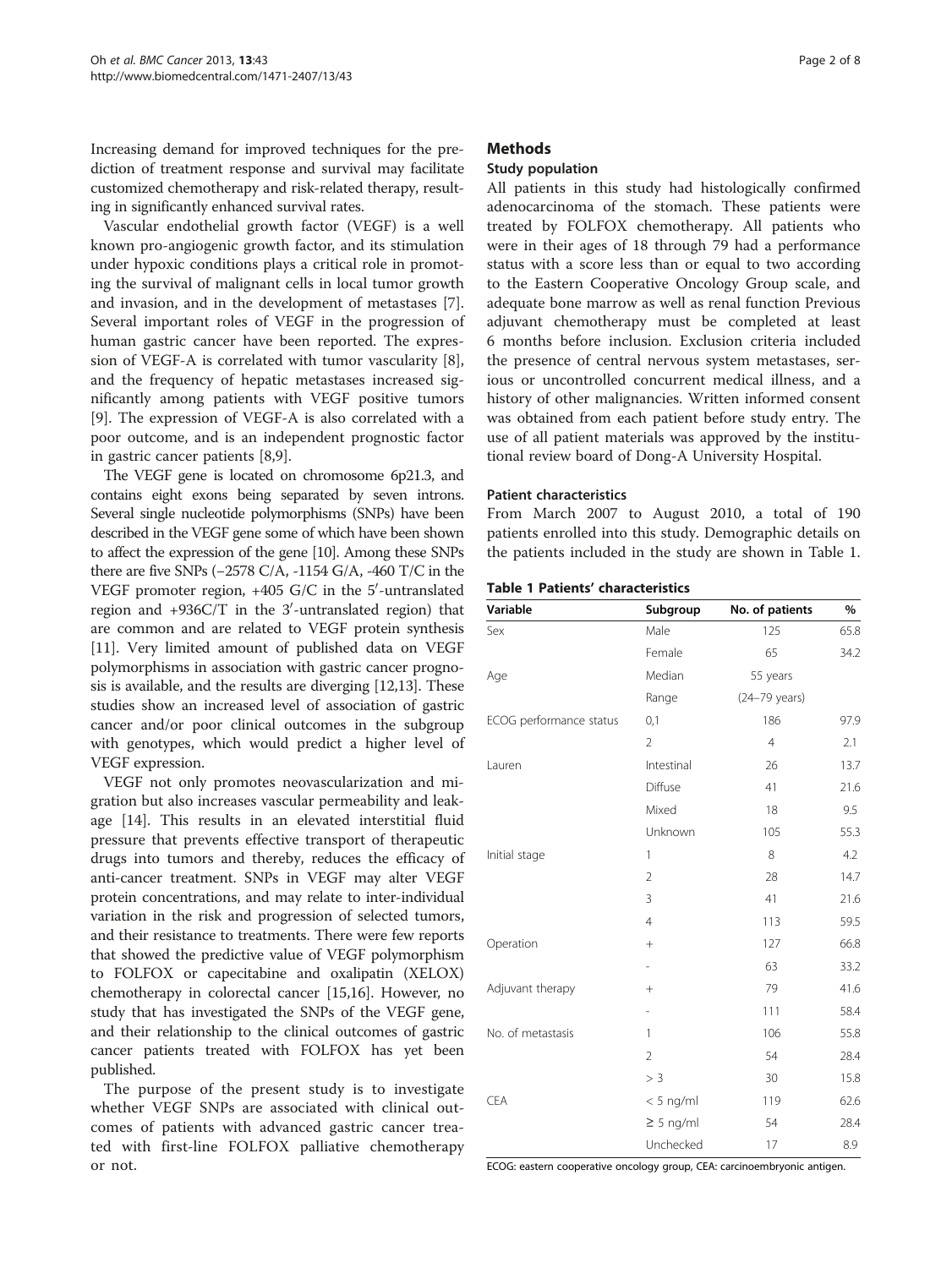<span id="page-2-0"></span>The patients consisted of 125 men and 65 women, and their median age was 55 (ranging 24–79). Ninty-seven patients underwent curative operation (stage I, 8; stage II, 28; stage III, 41; stage IV(M0), 20), and a palliative resection was done in 30-stage IV patients. Seventy-nine patients (41.6%) received 5-FU-based adjuvant chemotherapy. Almost all patients had a good performance status. No significant association was detected between the genotypes of the SNPs and patient characteristics (data not shown). Genotyping for the six VEGF polymorphisms were obtained from all 143 patients. The frequencies of each genotype are shown in Table 2.

# Treatment protocols and dose modification

On day 1, oxaliplatin  $(85 \text{ mg/m}^2)$  was administered by intravenous (i.v.) infusion in 500 ml of normal saline or dextrose over 2 h. On day 1 and 2, leucovorin (20 mg/m<sup>2</sup>) was administered as an i.v. bolus, immediately followed by 5-FU (400 mg/m<sup>2</sup>) given as a 10-min i.v. bolus, followed by 5-FU (600 mg/m<sup>2</sup>) as a continuous 22-h infusion with a light shield. Dose modifications of oxaliplatin or 5-FU were made for hematologic, gastrointestinal, or neurologic toxic effects on the basis of the most severe grade of toxicity that had occurred during the previous cycle. Treatment could be delayed for up to 2 weeks if symptomatic toxicity persisted, or if the absolute number of neutrophils

| Table 2 Distribution of genotypes and serum levels of |  |  |  |
|-------------------------------------------------------|--|--|--|
| vascular endothelial growth factor                    |  |  |  |

| Genotype    | Polymorphism | No. of<br>patients | $\%$ | Mean $\pm$ SD<br>(pg/ml) | p*    |
|-------------|--------------|--------------------|------|--------------------------|-------|
| $-2578C/A$  | CC           | 116                | 61.1 | $453.2 + 278.8$          | 0.606 |
|             | CA           | 63                 | 33.2 | $520.0 \pm 392.3$        |       |
|             | AA           | 11                 | 5.8  | $523.9 \pm 391.7$        |       |
| $-2489C/T$  | CC           | 116                | 61.1 | $453.2 \pm 278.8$        | 0.117 |
|             | CT           | 60                 | 31.6 | $478.4 \pm 350.0$        |       |
|             | TT           | 14                 | 7.4  | $724.0 \pm 517.7$        |       |
| $-1498$ T/C | TT           | 116                | 61.1 | $453.2 \pm 278.8$        | 0.563 |
|             | TC           | 61                 | 32.1 | $512.2 \pm 400.7$        |       |
|             | CC           | 13                 | 6.8  | $568.2 \pm 324.9$        |       |
| $-634$ G/C  | GG           | 54                 | 28.4 | $889.7 \pm 453.7$        | 0.004 |
|             | GC           | 93                 | 48.9 | $471.4 + 222.6$          |       |
|             | CC           | 43                 | 22.6 | $410.7 + 222.6$          |       |
| $+936C/T$   | CC           | 135                | 71.1 | $440.0 \pm 292.0$        | 0.722 |
|             | CT           | 45                 | 23.7 | $495.5 \pm 329.3$        |       |
|             | TT           | 10                 | 5.3  | $502.6 \pm 371.1$        |       |
| $+1612$ G/A | GG           | 139                | 73.2 | $472.4 \pm 339.2$        | 0.371 |
|             | GA           | 47                 | 24.7 | $538.3 \pm 295.9$        |       |
|             | AA           | 4                  | 2.1  | $267.0 \pm 159.3$        |       |

\*by Mann–Whitney.

SD: standard deviation.

was  $< 1,500/\mu$ l or platelets count was  $< 100,000/\mu$ l. The 5-FU dose was reduced by 25% for subsequent courses after National Cancer Institute Common Toxicity Criteria (NCI-CTC) grade 3 diarrhea, stomatitis, or dermatitis had occurred. The dose of oxaliplatin was reduced by 25% in subsequent cycles if there were persistent paresthesias between cycles or paresthesias with functional impairment lasting > 7 days. Treatment was continued until there were signs of disease progression, unacceptable toxic effects developed, or the patient refused further treatment.

#### Follow-up evaluation and assessment of response

Before each treatment course, a physical examination, routine hematology, biochemistry, and chest X-ray were carried out. Computed tomography scans to define the extent of the disease, and the responses were carried out after four cycles of chemotherapy, or sooner if there was evidence of any clinical deterioration. Patients were assessed before starting each 2-week cycle using the NCI-CTC, except in the case of neurotoxicity. For the neurotoxicity, an oxaliplatin-specific scale was used: grade 1, paresthesias or dysesthesias of short duration, but resolving before the next dosing; grade 2, paresthesias persisting between doses (2 weeks); and grade 3, paresthesias interfering with function.

Responses were evaluated using RECIST criteria. Complete response (CR) was defined as the disappearance of all evidences of disease and the normalization of tumor markers for at least 2 weeks. Partial response (PR) was defined as  $\geq$  30% reduction in uni-dimensional tumor measurements, without the appearance of any new lesions or the progression of any existing lesion. Progressive disease (PD) was defined as any of the following: 20% increase in the sum of the products of all measurable lesions, appearance of any new lesion, or reappearance of any lesion that had previously disappeared. Stable disease (SD) was defined as a tumor response not fulfilling the criteria for CR, PR, or PD.

#### Measurements of serum levels of VEGF

Blood sample was drawn from each participant through venipuncture before chemotherapy and after three cycles of treatment. The blood samples were centrifuged for 10 min at 3,000 r/min at −4°C. The serum was subsequently removed and stored at −80°C until biochemical analysis. Serum VEGF enzyme-linked immunosorbent assay (ELISA) was completed as per manufacturer protocols (R&D Systems, Minneapolis MN). Briefly, serum samples were thawed on wet ice three hours prior to assay. Serum samples were pre-treated with an acidic solution to promote dissociation of VEGF from abundant VEGF binding proteins and stabilized in buffer and preservatives. Samples were plated in 96 well format in duplicate after each of conjugated VEGF-1/HRP polyclonal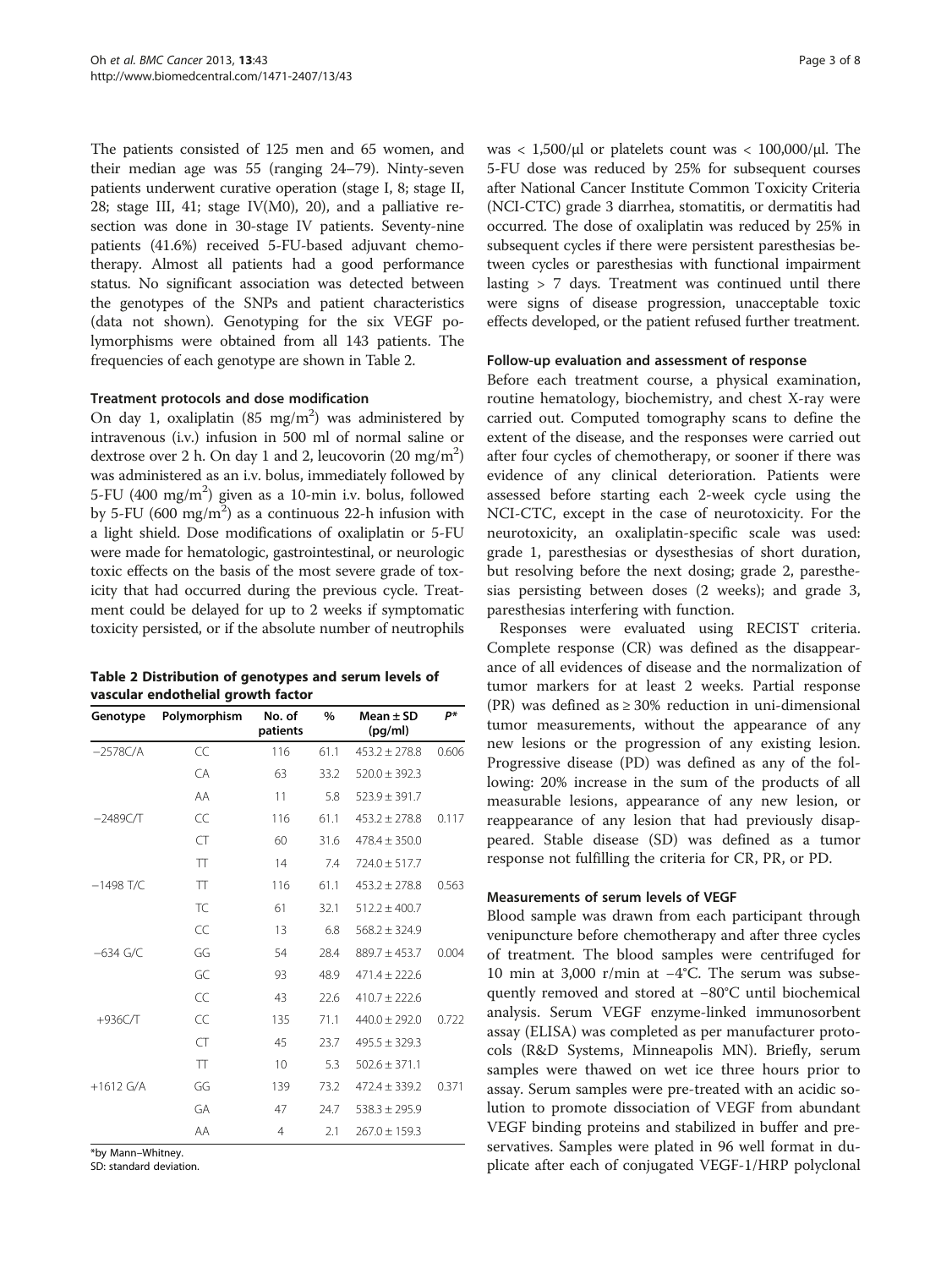secondary antibody was added. Substrate solution  $(H_2O_2)$ tetramethylbenzidine) was then administered for thirty minutes after the reaction was quenched with sulfuric acid. Plates were read at an absorbance of 450 nm on a Victor 3 plate reader (Perkin Elmer, Boston MA). Extrapolated absorbance was analyzed using Masterplex Readerfit ELISA software (Hitachi, Waltham MA) and concentration was determined following a 4 Parameter Logistic curve fit as per manufacturer's recommendation. Measurements were made by the single investigator blinded to the patients' clinicopathological data.

### DNA extraction and sample preparation

DNA was extracted from the 75 ul buffy coat using the MagAttract DNA Blood Midi M48 Kit (Qiagen, Inc), using a Qiagen BioRobot M48 workstation, according to the manufacturer's protocols automatically. The purity and concentration of isolated DNA were determined by Nanodrop® ND-1000 spectrophotometer (Nanodrop technologies, DE, USA). Since we needed more detailed quantity of each sample for genotyping reaction, we measured the quantity of DNA using the Quant-iT<sup>™</sup> PicoGreen® dsDNA Assay Kit (Molecular Probes, Inc., USA). We made dry plates for genotyping reaction with 10 ng in each well of 384 plates.

#### Candidate polymorphisms and primer design

SNPs were selected from the previous study (11). The six SNPs analyzed were VEGF −2578 C/A SNP (rs699947), VEGF −1498 C/A SNP (rs833061), VEGF −634 G/C SNP (rs2010963), VEGF +936 C/T SNP (rs3025039), and VEGF +1612 G/A SNP (rs10434). The multiplexed assay group was designed to test up to 18 SNPs in the same reaction group using MassARRAY Assay Designer v3.0 (Sequenom, CA).

# Genotyping

Genotyping was carried out using the iPLEX  $Gold^{\mathbb{M}}$ assay on the MassARRAY® Platform (Sequenom, CA). PCR reactions were performed in a total volume of 5 ul with 10 ng of genomic DNA, 1.625 mM  $MgCl<sub>2</sub>$ , 0.1 unit of HotStarTaq polymerase (Qiagen, Valencia, CA), 0.5 mM dNTP (Invitrogen, Inc.), and 100 nM primers. The PCR reactions started at 94°C for 15 min, followed by 45 cycles at 94°C for 20 s, 50°C for 30 s, and 72°C for 1 min, with the final extension at 72°C for 3 min. Amplified PCR products were treated by SAP mixture in a total 7ul with Shirimp Alkaline Phosphatase enzyme & buffer. SAP reaction started at 37°C for 40 min and 85°C for 5 min. The regions containing target SNP were amplified by PCR and treated by SAP followed by single base extension reaction, resulting in an allele-specific difference in mass between extension products. The extension reactions were performed in a total volume of 9 ul with 50 uM dNTP/dideoxynucleotide phosphate (ddNTP) each, 0.063 unit/ul Thermo Sequenase (both from SEQUENOM, Inc.), and 625 nM to 1.25uM extension primers. Under the cycling conditions, two cycling loops, one of five cycles that sits inside a loop of 40 cycles were used. The sample was denatured at 94°C. Strands are annealed at 52°C for 5 s and extended at 80°C for 5 s. The annealing and extension cycle was repeated four more times for a total of five cycles and then, looped back to the 94°C denaturing step for 5 s. After then, the 5-cycle annealing and extension loop was conducted again. The five annealing and extension steps with the single denaturing step were repeated additional 39 times for a total of 40. The 40 cycles of the 5-cycle annealing and extension steps equate to a total of 200 cycles  $(5 \times 40)$ . A final extension was done at 72°C for three minutes and then, the sample wascooled down up to 4°C. After cleaning up the extension reaction products with SpectroCLEAN, the products were transferred to SpectroCHIP using SpectroPOINT and then, scanned through SpectroREADER (MALDI-TOF). Resulting genotype data were collected by Typer v4.0 (Sequenom, CA).

### Statistical analysis

Serum levels of VEGF were expressed as the means ± standard deviation. Associations between VEGF SNPs and levels of serum VEGF were assessed by Mann– Whitney test. The association between VEGF SNPs and response to chemotherapy was assessed by  $\chi^2$  statistics.

The primary end point of the study was to investigate the association between genotypes and progression-free survival (PFS). The PFS and overall survival (OS) were calculated from the date therapy started from the date of disease progression and death, respectively. Patients who were alive at the last follow-up were screened at that time. Patients who were excluded from this study or who died before progression were screened at the time that they were excluded from this study. The association of each marker with survival was analyzed using Kaplan–Meier plots, the log-rank test, and its associated 95% confidence interval (CI) was calculated. Hazard ratios (HRs) for survival, together with their 95% CI, were calculated using Cox proportional hazards regression for age, gender, histological subgroup, performance status, disease stage, and polymorphism subtype.

All tests were two-sided, and  $P < 0.05$  was considered statistically significant. Analyses were done using SPSS version 14.0 (SPSS Inc, Chicago, IL).

# Results

#### VEGF genotype and chemotherapy response

We analyzed the association of pretreatment serum levels of VEGF with VEGF SNPs. Distribution of VEGF genotypes and its serum levels of VEGF are shown in Table [2](#page-2-0).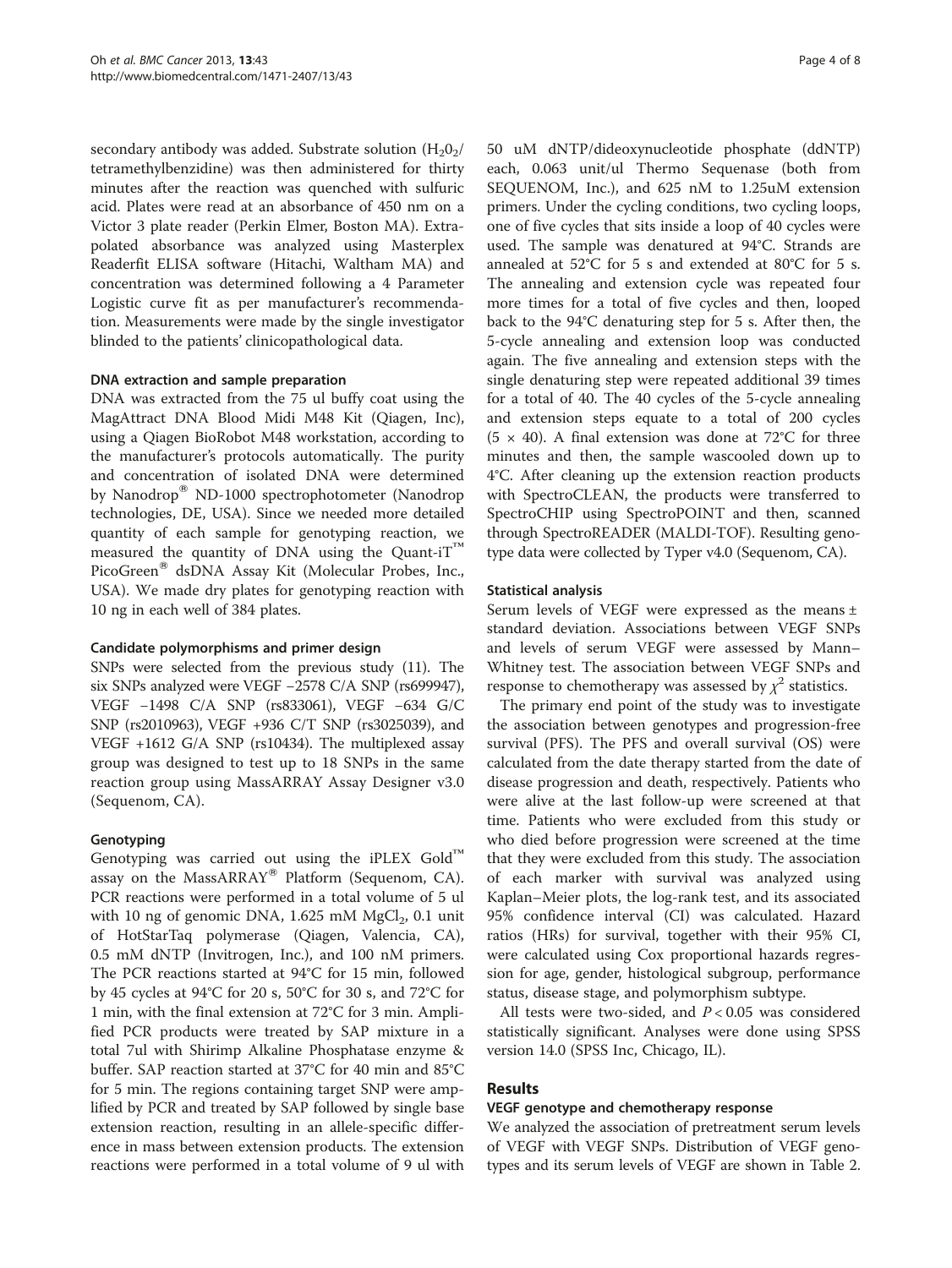Serum levels of VEGF was significantly higher in carriers of the -634 G/G genotype compared to G/C or C/C  $(889.7 \pm 453.7 \text{ vs. } 471.4 \pm 328.1 \text{ vs. } 410.7 \pm 222.6 \text{ pg/ml},$ respectively,  $P = 0.004$ ). None of the other tested SNPs was associated with serum VEGF level.

The overall chemotherapy response rate for treatment was 34.2% (95% CI: 20.0-40.5%). Six patients achieved complete responses (3.2%), 59 patients achieved partial responses (34.2%), 76 patients showed a stable condition (40.0%) and 49 showed a progressive status (25.8%). Lauren's classification ( $P = 0.029$ ) and number of metastasis were related to the response to chemotherapy  $(P = 0.034)$ . Other parameters such as gender, age, previous operation, initial stage, adjuvant chemotherapy, and carcinoembryonic antigen (CEA) level were not significantly correlated with the clinical response to FOLFOX chemotherapy. VEGF SNPs and its association with responses are summarized in Table 3. The VEGF-A −634 G/G genotypes were related to inferior response rates compared with G/C or C/C genotypes (22.2%, 32.3%, 51.1%, respectively,  $P = 0.034$ ). None of the other analyzed SNPs predicted a response rate.

### Association of VEGF genotype and survival

The median duration of follow-up was 14.6 months (ranging 1.0–48.3 months). The PFS was 4.5 months (95%

Table 3 Response according to genotyping of vascular

CI 3.8-5.1 months), and the median OS was 12.9 months (95% CI 10.6-15.2 months). Among clinical parameters evaluated, gender, previous operation, Lauren's classification, adjuvant chemotherapy, CEA were not correlated with either PFS or OS. Patient's age was related to both PFS  $(P = 0.035)$  and OS  $(P = 0.011)$ . Younger patients (less than 60 years of age) had better clinical outcomes. Table 4 shows the association of VEGF SNPs with PFS and OS in the 190 patients analyzed. Patients with the VEGF -634 G/C polymorphism  $G/C + C/C$  genotype had a longer PFS of 4.9 months, compared with the PFS of 3.5 months for those with the G/G ( $P = 0.043$ , Figure [1\)](#page-5-0). No significant influence on OS was observed by the VEGF −634 G/C. However, other VEGF SNPs were not related to PFS, or OS.

Factors that had statistical significance in the univariate models were included in multivariate model. In multivariate analysis, age (hazard ratio (HR): 1.521, 95% CI: 1.105-2.093, P = 0.010), and number of metastasis (HR: 1.375, 95%CI: 1.129-1.674, P = 0.002) remained as independent prognostic factors for PFS. The G/G genotype of -634 G/C polymorphism was also identified as an independent prognostic factor for PFS (HR: 1.497, 95% CI: 1.074-2.088,  $P = 0.017$ ) (Table [5\)](#page-5-0). No other VEGF SNPs were significant independent prognostic factors impacted on PFS.

| Table 4 Univariate analysis according to the genotyping |  |
|---------------------------------------------------------|--|
| of vascular endothelial growth factor                   |  |

| endothelial growth factor |              |            |      |       |             |                   |                    |                    |       |                   |       |
|---------------------------|--------------|------------|------|-------|-------------|-------------------|--------------------|--------------------|-------|-------------------|-------|
| Genotype                  | Polymorphism | <b>ORR</b> | %    | P*    | Genotype    | Polymorphism      | No. of<br>patients | <b>PFS</b><br>(Mo) | $P^*$ | <b>OS</b><br>(Mo) | $P^*$ |
| $-2578C/A$                | CC           | 41/116     | 35.3 | 0.798 | $-2578C/A$  | CC                | 116                | 4.9                | 0.676 | 12.8              | 0.423 |
|                           | CA           | 20/63      | 31.7 |       |             | CA                | 63                 | 3.9                |       | 14.4              |       |
|                           | AA           | 3/11       | 27.3 |       |             | AA                | 11                 | 3.0                |       | 11.5              |       |
| $-2489C/T$                | CC           | 41/116     | 35.3 | 0.812 | $-2489C/T$  | CC                | 116                | 4.9                | 0.249 | 12.8              | 0.462 |
|                           | CT           | 19/160     | 31.7 |       |             | <b>CT</b>         | 60                 | 4.0                |       | 14.4              |       |
|                           | TT           | 4/14       | 28.6 |       |             | $\top$            | 14                 | 2.9                |       | 11.5              |       |
| $-1498$ T/C               | TT           | 41/116     | 30.8 | 0.832 | $-1498$ T/C | $\top$            | 116                | 4.9                | 0.647 | 12.8              | 0.440 |
|                           | TC           | 19/61      | 31.1 |       |             | <b>TC</b>         | 61                 | 3.9                |       | 13.7              |       |
|                           | CC           | 4/13       | 35.3 |       |             | CC                | 13                 | 3.0                |       | 11.8              |       |
| $-634$ G/C                | GG           | 12/54      | 22.2 | 0.034 | $-634$ G/C  | GG                | 54                 | 3.5                | 0.043 | 13.1              | 0.407 |
|                           | GC           | 30/93      | 32.3 |       |             | GC                | 93                 | 4.8                |       | 14.4              |       |
|                           | CC           | 22/43      | 51.1 |       |             | CC                | 43                 | 4.9                |       | 11.5              |       |
| $+936C/T$                 | CC           | 46/135     | 34.1 | 0.852 | $+936C/T$   | $\subset \subset$ | 135                | 4.5                | 0.925 | 13.1              | 0.711 |
|                           | CT           | 14/45      | 31.1 |       |             | <b>CT</b>         | 45                 | 4.7                |       | 11.9              |       |
|                           | TT           | 4/10       | 40.0 |       |             | $\top$            | 10 <sup>°</sup>    | 3.9                |       | 11.9              |       |
| $+1612$ G/A               | GG           | 50/139     | 36.0 | 0.333 | $+1612$ G/A | GG                | 139                | 4.4                | 0.448 | 12.8              | 0.644 |
|                           | GA           | 12/47      | 25.5 |       |             | GA                | 47                 | 5.0                |       | 14.4              |       |
|                           | AA           | 2/4        | 50.0 |       |             | AA                | $\overline{4}$     | 2.1                |       | 10.6              |       |

\*by Fisher's exact and chi-square test.

ORR: overall response rate.

\*by log-rank test. PFS: progression free survival, Mo: months, OS: overall survival.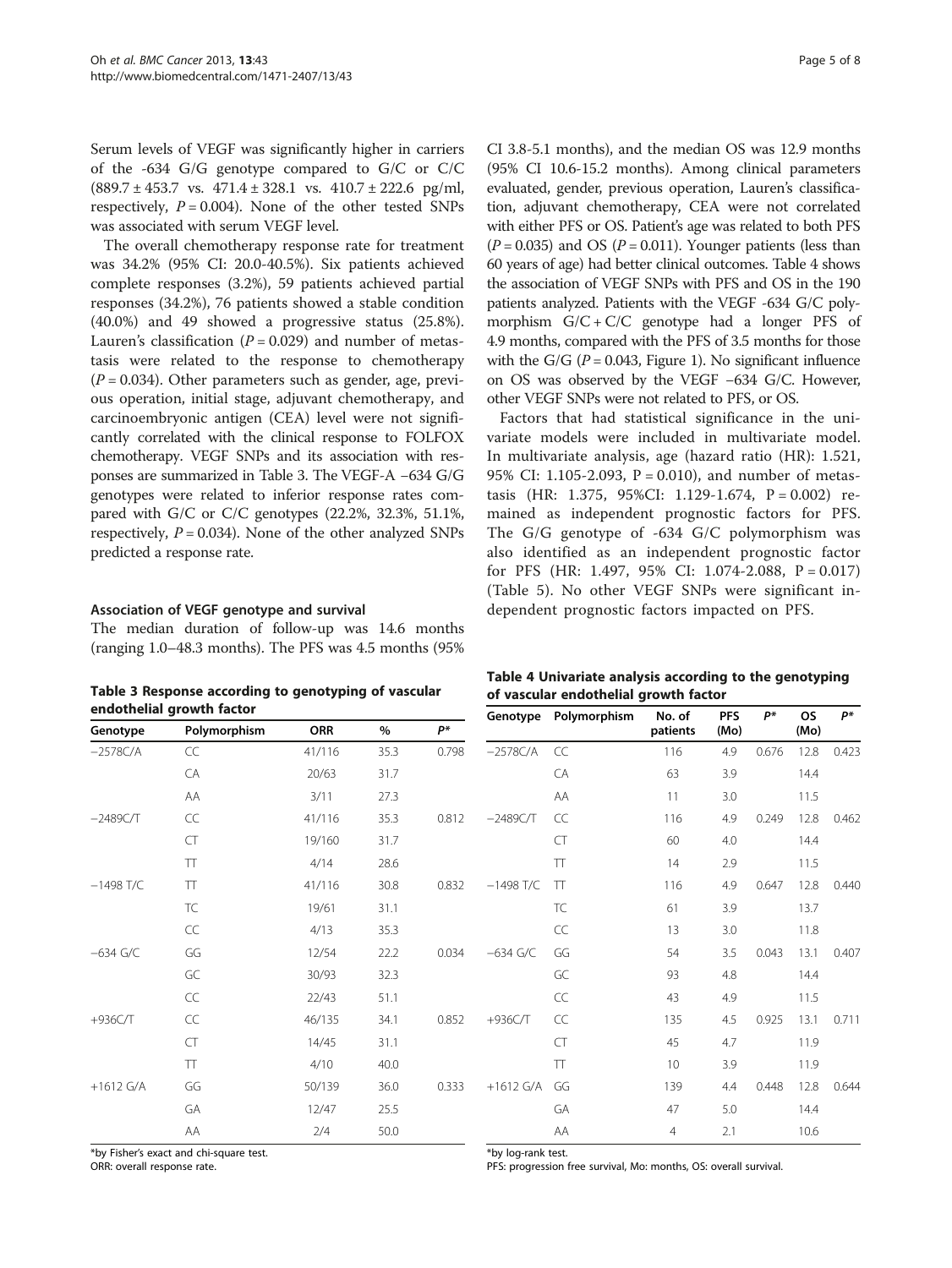<span id="page-5-0"></span>

Figure 1 Kaplan-Meier progression-free survival curve according to vascular endothelial growth factor -634 G/C polymorphisms  $(P = 0.043)$ .

# **Discussion**

Identification of patients with potentially poor prognosis after FOLFOX chemotherapy would help us to optimize another treatment protocol for patients with advanced gastric cancer. We reported that immunohistochemical staining for Excision Repair Complementation 1 (ERCC1) may be useful in prediction of the clinical outcome in advanced gastric cancer patients treated with modified FOLFOX4 [[17\]](#page-7-0). We have also shown that the Glutathione S-transferase M1 (GSTM1) positive genotype evidenced a

#### Table 5 Multivariate analysis

|                       |       | Time to progression |          |
|-----------------------|-------|---------------------|----------|
| Variable              | HR    | 95% CI              | p value* |
| Age                   | 1.521 | 1.105-2.093         | 0.010    |
| Gender                | 1.313 | 0.939-1.837         | 0.111    |
| Performance           | 2.079 | $0.743 - 5.816$     | 0.163    |
| Operation             | 1.143 | $0.763 - 1.713$     | 0.516    |
| Stage                 | 0.941 | $0.763 - 1.161$     | 0.571    |
| Lauren type           | 1.035 | $0.857 - 1.250$     | 0.720    |
| Number of metastasis  | 1.375 | 1.129-1.674         | 0.002    |
| -634 G/C polymorphism | 1.497 | 1.074-2.088         | 0.017    |

\*by cox regression test.

VEGF: vascular endothelial growth factor.

significantly better time to progression in cases of advanced gastric cancer being treated with FOLFOX [[18](#page-7-0)].

The association of VEGF gene polymorphisms with the risk or prognosis of gastric cancer has already been shown [\[12,13](#page-7-0)]. In a Greek study, 634C/C genotype was significantly associated with increased risk of gastric cancer development, and carrying the -634C/C genotype was associated with decreased overall survival [\[12\]](#page-7-0). In a Korean study, +936 T/T genotype had a worse overall survival compared to C/C genotype, and the −460 T/C or C/C genotype was a poor prognostic factor in patients with stage 0 or I gastric cancer [\[13](#page-7-0)].

Previous studies have shown that VEGF expression is related to the extent of tumor vascularization and prognosis in solid tumors, and is predictive of resistance to chemotherapy [\[19\]](#page-7-0). SNPs in the VEGF gene might influence the delivery of chemotherapy to the cancer cells and may consequently hold predictive information in relation to response [[7\]](#page-7-0). There were several reports of predictive value of VEGF SNPs for bevacizumab treated patients [\[20](#page-7-0)-[22\]](#page-7-0). Schultheis et al. [\[20](#page-7-0)] reported that recurrent ovarian cancer patients with VEGF +937 T polymorphism C/T genotype had a longer PFS when treated with cyclophosphamide and bevacizumab. Schneider et al. [[21](#page-7-0)] showed that VEGF -2578AA genotype was associated with a superior median OS, and VEGF -1154A allele also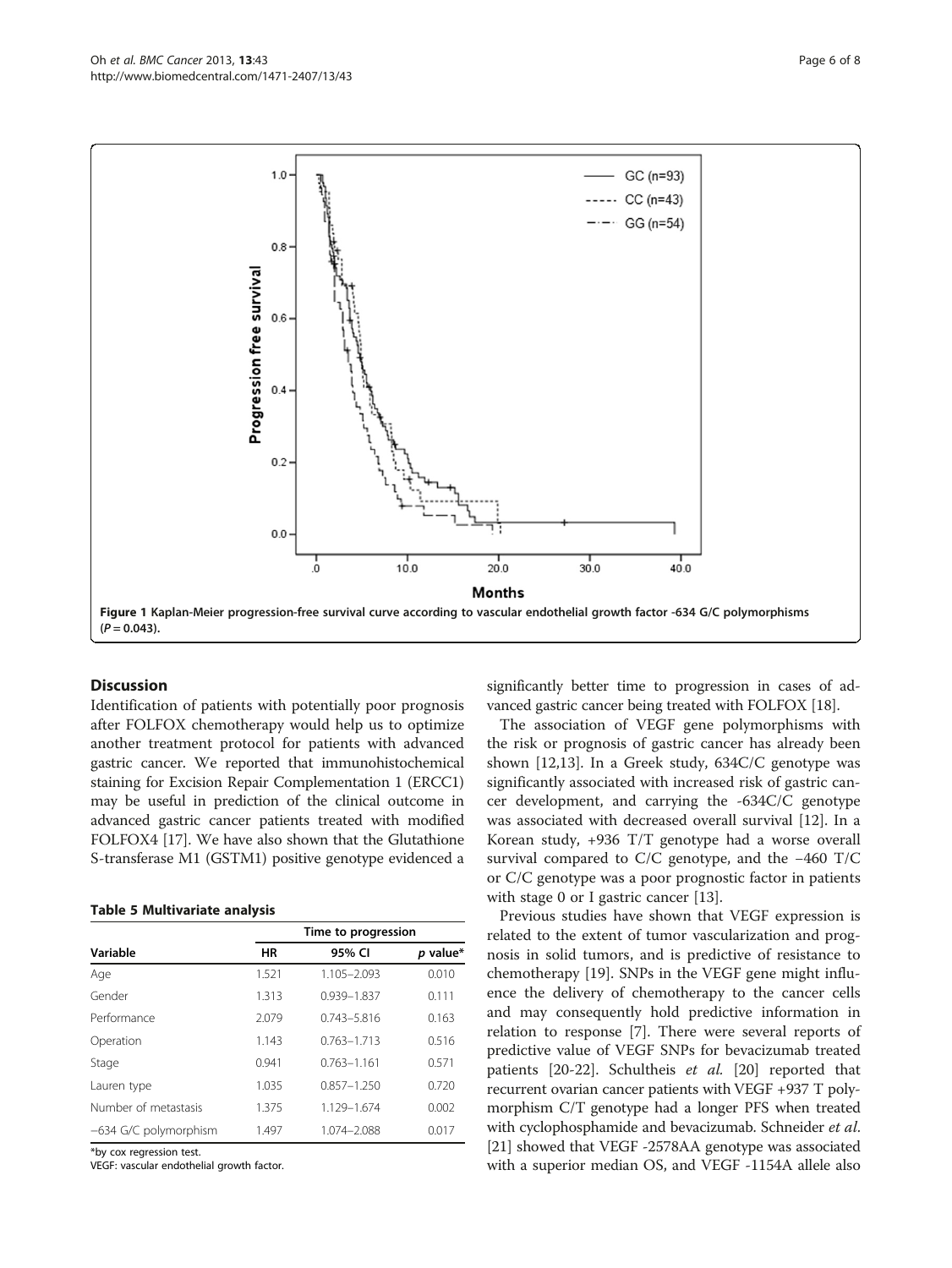<span id="page-6-0"></span>demonstrated a superior median OS in patients with advanced breast cancer with paclitaxel plus bevacizumab treatment. Formica et al. [\[22\]](#page-7-0) reported that VEGF -1154 G/A was an independent prognostic factor for PFS, and VEGF −634 G/C was significantly associated with the response rate in patients with metastatic colorectal cancer patients receiving first-line treatment including fluorouracil, irinotecan, and bevacizumab.

In this study, we assessed six common polymorphisms of the VEGF genes and their association with response and survival in metastatic gastric cancer patients treated with FOLFOX. To our knowledge, this is the first study to demonstrate a relationship between SNPs in the VEGF gene and response to chemotherapy in patients with metastatic gastric cancer. The genotype frequencies of −634 G/C, -2578C/A, or +936C/T in the present study corresponded to those reported in the literature on Korean colorectal cancer patients [\[23-25](#page-7-0)], whereas the frequency of the −1498 C/T genotype was similar to that of the Japanese prostate cancer patients [\[26](#page-7-0)]. Any minor variation could be explained by sample sizes.

There were two reports that showed the predictive value of VEGF SNPs to FOLFOX or XELOX chemotherapy in colorectal cancer [\[15,16\]](#page-7-0). The inferior response rates and shorter PFS were shown in the patients with VEGF −2578 C/A and 405 G/C genotype who were treated with XELOX [\[15](#page-7-0)]. Other study showed that VEGF −460 T/C or C/C genotypes were associated with lower response rate to FOLFOX-4 and shorter survival [[16\]](#page-7-0). According to our study, only VEGF -634 G/G genotype showed a significant association with lower response rate and it was translated to short PFS. Shorter overall survival was also shown in Korean colorectal cancer patients with VEGF −634 G/G phenotype [\[27](#page-7-0)]. The VEGF −634 G/C likely affects expression at the post-transcriptional level by altering the activity of the internal ribosomal entry site B, thereby enhancing initiation of translation at the AUG start codon and regulating production of the large VEGF isoform, which is translated at an alternative CUG codon [\[28](#page-7-0)]. Such changes could be a possible explanation to the low response rates, but several other mechanisms may also be involved. However, we can not specify whether it was the response to 5-FU, oxaliplatin or the combination of both that seemed to be related to SNPs in the VEGF gene or not in this study. None of the rest, of the examined SNPs conferred any clinical significance.

A few studies have reported that VEGF-634 G/C gene polymorphisms are associated with VEGF production. Nonetheless, the results are inconsistent. Awata et al. [[29\]](#page-7-0) reported that individuals with the −634 C/C genotype had a higher fasting serum VEGF level than those with other genotypes, and that they carried an increased risk of diabetic retinopathy. Meanwhile, Watson et al. [[10\]](#page-7-0) showed that the −634 G allele is associated with higher VEGF production than the +405C allele. In this study, patients with -634 G/G genotypes were associated with higher circulating VEGF levels.

Kim et al. showed that the e VEGF 936 T-allele were associated with inferior survival rates, compared with their corresponding genotypes. However, the VEGF +936 C/T genotype showed no relationship with response to chemotherapy or survival in this study. Difference in disease stages, and sample sizes could probably explain some of these discrepancies.

### Conclusion

To the best of our knowledge, this is the first prospective study that has explored the association between VEGF SNPs and clinical outcomes of metastatic gastric cancer patients treated with FOLFOX chemotherapy. The results demonstrated obvious relationships between genetic variations in the VEGF gene and response to FOLFOX chemotherapy, which translated to a significant difference in PFS.

Irinotecan and taxane-based regimens have been used in the treatment of advanced gastric cancer patients, with a similar survival to those attained with FOLFOX [[30,31\]](#page-7-0). Irinotecan or taxane-based regimens could be the better alternative for patients with VEGF -634 G/G genotype. These findings deserve confirmation in additional prospective studies.

#### Competing interests

Above all authors of this paper do not have potential conflicts of interest include employment, consultancies, stock ownership, honoraria, paid expert testimony, patent applications/registrations, and grants or other funding.

#### Authors' contributions

HJA and HSH carried out the molecular genetic studies, OSY drafted the manuscript. OSY, KHC, KSH, LS, and LJH carried out enrolment and treatment of patients. GCA and CK carried out the immunoassay. OSY, LYS and KHC participated in the design of the study and performed the statistical analysis. LYS, KHC and KHJ conceived of the study, and participated in its design and coordination and helped to draft the manuscript. All authors read and approved the final manuscript.

#### Acknowledgements

This paper was supported by the Dong-A University Research Fund.

#### Author details

<sup>1</sup>Department of Internal Medicine, Dong-A University College of Medicine Busan, Korea. <sup>2</sup> Cancer Genomics Branch, Research Institute, National Cancer Center, Goyang, Gyeonggi-do 410-769, Korea. <sup>3</sup>Radiation Oncology Branch National Cancer Institute, Bethesda, Maryland, USA.

#### Received: 15 August 2012 Accepted: 30 January 2013 Published: 1 February 2013

#### References

- 1. Parkin DM, Bray F, Ferlay J, Pisani P: Global cancer statistics. CA Cancer J Clin 2005, 55(2):74–108.
- 2. Jung KW, Park S, Kong HJ, et al: Cancer statistics in Korea: incidence, mortality, survival, and prevalence in 2008. Cancer Res Treat 2011, 43(1):1–11.